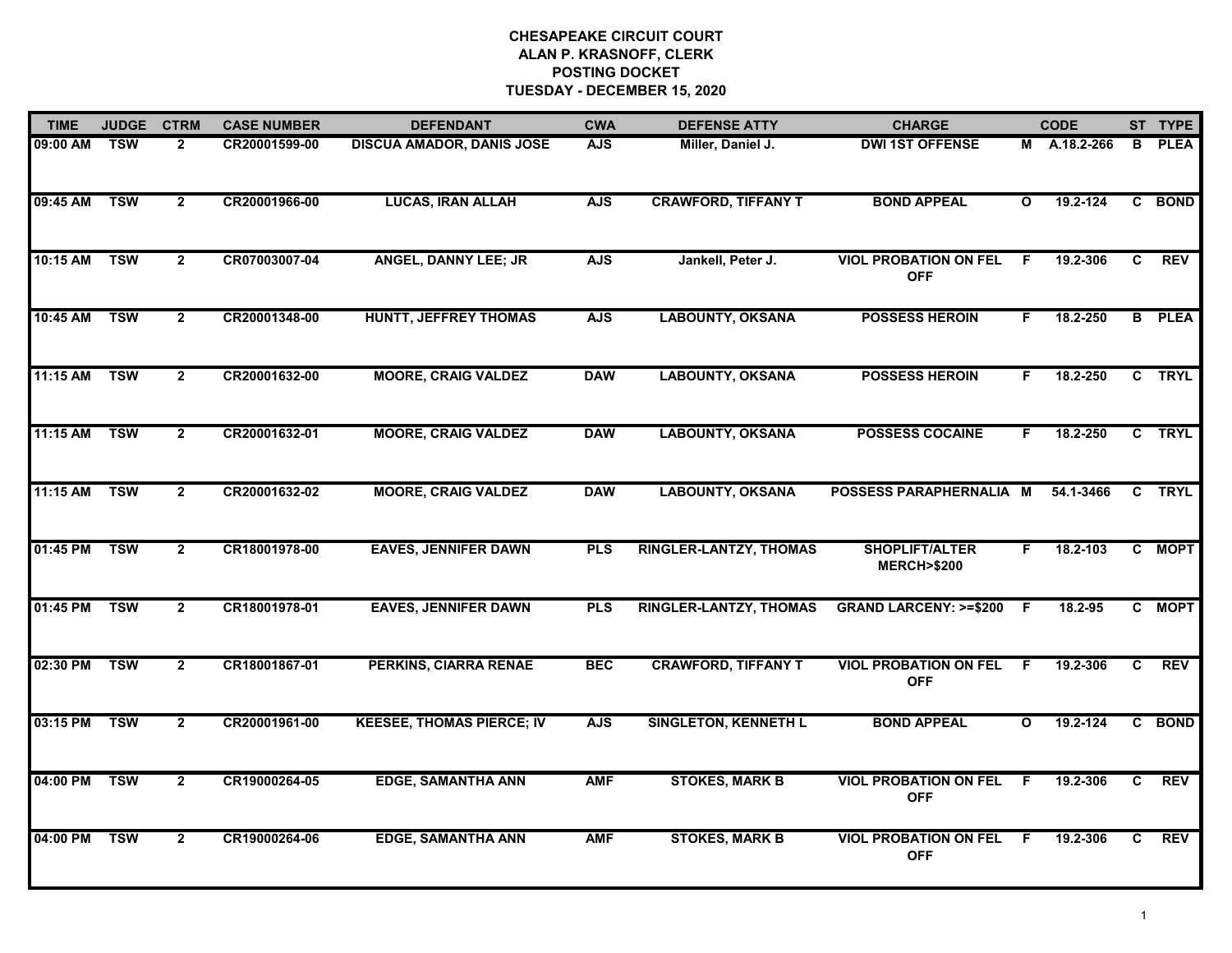| <b>TIME</b> | <b>JUDGE</b> | <b>CTRM</b>    | <b>CASE NUMBER</b> | <b>DEFENDANT</b>                | <b>CWA</b> | <b>DEFENSE ATTY</b>         | <b>CHARGE</b>                               |              | <b>CODE</b> |              | ST TYPE       |
|-------------|--------------|----------------|--------------------|---------------------------------|------------|-----------------------------|---------------------------------------------|--------------|-------------|--------------|---------------|
| 04:00 PM    | <b>TSW</b>   | $\overline{2}$ | CR19000264-07      | <b>EDGE, SAMANTHA ANN</b>       | <b>AMF</b> | <b>STOKES, MARK B</b>       | <b>VIOL PROBATION OF MISD</b><br><b>OFF</b> | M            | 19.2-306    | C            | <b>REV</b>    |
| 04:00 PM    | <b>TSW</b>   | $\overline{2}$ | CR19000264-08      | <b>EDGE, SAMANTHA ANN</b>       | <b>AMF</b> | <b>STOKES, MARK B</b>       | <b>VIOL PROBATION ON FEL</b><br><b>OFF</b>  | F.           | 19.2-306    | C            | <b>REV</b>    |
| 04:00 PM    | <b>TSW</b>   | $\overline{2}$ | CR19000264-09      | <b>EDGE, SAMANTHA ANN</b>       | <b>AMF</b> | <b>STOKES, MARK B</b>       | <b>VIOL PROBATION OF MISD</b><br><b>OFF</b> | M            | 19.2-306    | $\mathbf{C}$ | <b>REV</b>    |
| 04:00 PM    | <b>TSW</b>   | $\mathbf{2}$   | CR20000256-00      | <b>EDGE, SAMANTHA ANN</b>       | <b>AMF</b> | <b>STOKES, MARK</b>         | <b>POSSESS HEROIN</b>                       | F.           | 18.2-250    |              | <b>B</b> SENR |
| 04:00 PM    | <b>TSW</b>   | $\mathbf{2}$   | CR20000256-01      | <b>EDGE, SAMANTHA ANN</b>       | <b>AMF</b> | <b>STOKES, MARK</b>         | <b>PETIT LARCENY</b>                        | М            | 46-15       |              | S SENR        |
| 09:00 AM    | <b>RDS</b>   | 5              | CR20001508-00      | <b>CROSSMAN, HEATHER HORTON</b> | <b>MLK</b> | <b>JONES, DAVID L</b>       | <b>BOND APPEAL</b>                          | $\mathbf{o}$ | 19.2-124    |              | C BOND        |
| 10:00 AM    | <b>RDS</b>   | 5              | CR20001948-00      | <b>SAWYER, JUSTIN WILLIAM</b>   | <b>DAM</b> | <b>KINNEY, DONNA E</b>      | <b>BOND APPEAL</b>                          | $\mathbf{o}$ | 19.2-124    | $\mathbf{c}$ | <b>BOND</b>   |
| 10:30 AM    | <b>RDS</b>   | 5              | CR17001513-04      | RICHARDSON, QUIOZELL MARCELL    | <b>PLS</b> | <b>Mason, Sharon Butler</b> | <b>VIOL PROBATION ON FEL</b><br><b>OFF</b>  | F.           | 19.2-306    |              | C BOND        |
| 10:30 AM    | <b>RDS</b>   | 5              | CR17001513-05      | RICHARDSON, QUIOZELL MARCELL    | <b>PLS</b> | <b>Mason, Sharon Butler</b> | <b>VIOL PROBATION ON FEL</b><br><b>OFF</b>  | E            | 19.2-306    |              | C BOND        |
| 10:30 AM    | <b>RDS</b>   | 5              | CR17001513-06      | RICHARDSON, QUIOZELL MARCELL    | <b>PLS</b> | <b>Mason, Sharon Butler</b> | <b>VIOL PROBATION ON FEL</b><br><b>OFF</b>  | F.           | 19.2-306    |              | C BOND        |
| 11:15 AM    | <b>RDS</b>   | 5              | CR19001713-00      | <b>ROGERS, BRIAN RICHARD</b>    | <b>AHM</b> | <b>FLANDERS, JOSHUA B</b>   | <b>POSSESS</b><br><b>METHAMPHETAMINE</b>    | F.           | 18.2-250    |              | C SENR        |
| 12:00 PM    | <b>RDS</b>   | 5              | CR20001954-00      | <b>SMITH, AKISCE</b>            | <b>AHM</b> | <b>WOODLEY, CORNELIA</b>    | <b>BOND APPEAL</b>                          | O            | 19.2-124    | C            | <b>BOND</b>   |
| 12:30 PM    | <b>RDS</b>   | 5              | CR20001958-00      | <b>KEELING, SHAWN</b>           | <b>AWW</b> | <b>WOODLEY, CORNELIA</b>    | <b>BOND APPEAL</b>                          | O            | 19.2-124    |              | C BOND        |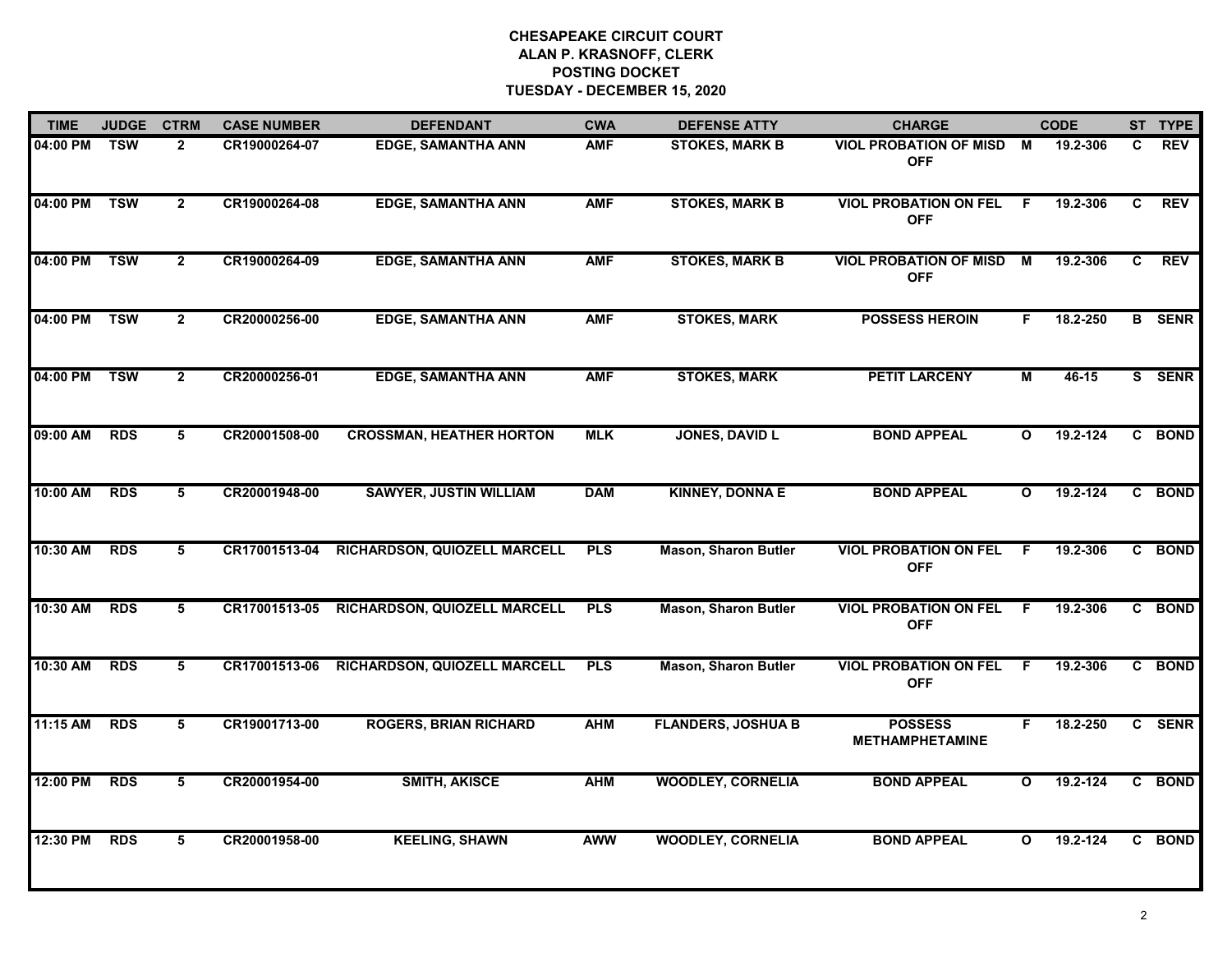| <b>TIME</b> | <b>JUDGE</b> | <b>CTRM</b>    | <b>CASE NUMBER</b> | <b>DEFENDANT</b>                   | <b>CWA</b> | <b>DEFENSE ATTY</b>        | <b>CHARGE</b>                                      |                | <b>CODE</b>    |   | ST TYPE       |
|-------------|--------------|----------------|--------------------|------------------------------------|------------|----------------------------|----------------------------------------------------|----------------|----------------|---|---------------|
| 02:00 PM    | <b>RDS</b>   | 5              | CR12000208-08      | <b>BELTON, RAYMOND LEE</b>         | <b>DRT</b> | Mason, G. Jeffrey          | <b>VIOL PROBATION ON FEL</b><br><b>OFF</b>         | F.             | 19.2-306       |   | C BOND        |
| 02:45 PM    | <b>RDS</b>   | 5              | CR19000507-00      | <b>JONES, DAMON ALAN</b>           | <b>AWW</b> | James, Andrew K.           | <b>DISTRIB/PWI MARIJUANA</b><br>$<1/2$ OZ          | М              | 18.2-248.1     |   | <b>B</b> SENR |
| 04:00 PM    | <b>RDS</b>   | 5              | CR19002126-00      | PAUL, DAVID LINWOOD; II            | <b>JAF</b> | Decker, Peter G.; III      | <b>POSSESS COCAINE</b>                             | F.             | 18.2-250       |   | C BOND        |
| 09:00 AM    | <b>RAB</b>   | 7              | CR19000892-00      | <b>CLARK, ERIC TOREZ</b>           | <b>DRT</b> | <b>CRAWFORD, TIFFANY T</b> | <b>PWID COCAINE 3RD</b>                            | F.             | 18.2-248       |   | C SENR        |
| 09:00 AM    | <b>RAB</b>   | 7              | CR19000892-01      | <b>CLARK, ERIC TOREZ</b>           | <b>DRT</b> | <b>CRAWFORD, TIFFANY T</b> | <b>NONVIOLENT FELON POSS</b><br><b>GUN &gt;10Y</b> | -F             | 18.2-308.2     | C | <b>SENR</b>   |
| 09:00 AM    | <b>RAB</b>   | $\overline{7}$ | CR19000892-02      | <b>CLARK, ERIC TOREZ</b>           | <b>DRT</b> | <b>CRAWFORD, TIFFANY T</b> | POSS GUN W/SELL SCH I/II F<br><b>DRUG</b>          |                | 18.2-308.4     | C | <b>SENR</b>   |
| 09:30 AM    | <b>RAB</b>   | $\overline{7}$ | CR20001776-00      | <b>ANGELLO, ZACHARY EARL</b>       |            | Commander, Mary G.         | <b>S/C: FTC W/PROTECTIVE</b><br><b>ORDER</b>       | $\overline{M}$ | 18.2-456       |   | <b>B</b> ADAT |
| 09:30 AM    | <b>RAB</b>   | $\overline{7}$ | CR20001559-00      | <b>COMMANDER, MELISSA ANNE</b>     | <b>AJS</b> |                            | <b>DWI 2ND</b>                                     | М              | B.18.2-266     |   | <b>B</b> ADAT |
| 09:30 AM    | <b>RAB</b>   | $\overline{7}$ | CR20001559-01      | <b>COMMANDER, MELISSA ANNE</b>     | <b>AJS</b> |                            | <b>DWI 3RD/SUB</b>                                 | F.             | $C.18.2 - 266$ |   | <b>B</b> ADAT |
| 09:30 AM    | <b>RAB</b>   | $\overline{7}$ | CR20001559-02      | <b>COMMANDER, MELISSA ANNE</b>     | <b>AJS</b> |                            | <b>OPEN CONTAINER</b>                              | M              | 46.2-182       |   | <b>TBS</b>    |
| 09:30 AM    | <b>RAB</b>   | $\overline{7}$ | CR20001729-00      | <b>CROCKETT, JASON CHRISTOPHER</b> | <b>DJH</b> |                            | <b>PWID MARIJUANA</b>                              | F.             | 18.2-248.1     |   | <b>B</b> ADAT |
| 09:30 AM    | <b>RAB</b>   | $\overline{7}$ | CR16002061-06      | <b>FREEMAN, NICOLE MARIE</b>       |            |                            | <b>VIOL PROBATION ON FEL</b><br><b>OFF</b>         | F              | 19.2-306       |   | C ADAT        |
| 09:30 AM    | <b>RAB</b>   | $\overline{7}$ | CR16002061-07      | <b>FREEMAN, NICOLE MARIE</b>       |            |                            | <b>VIOL PROBATION ON FEL</b><br><b>OFF</b>         | E              | 19.2-306       |   | C ADAT        |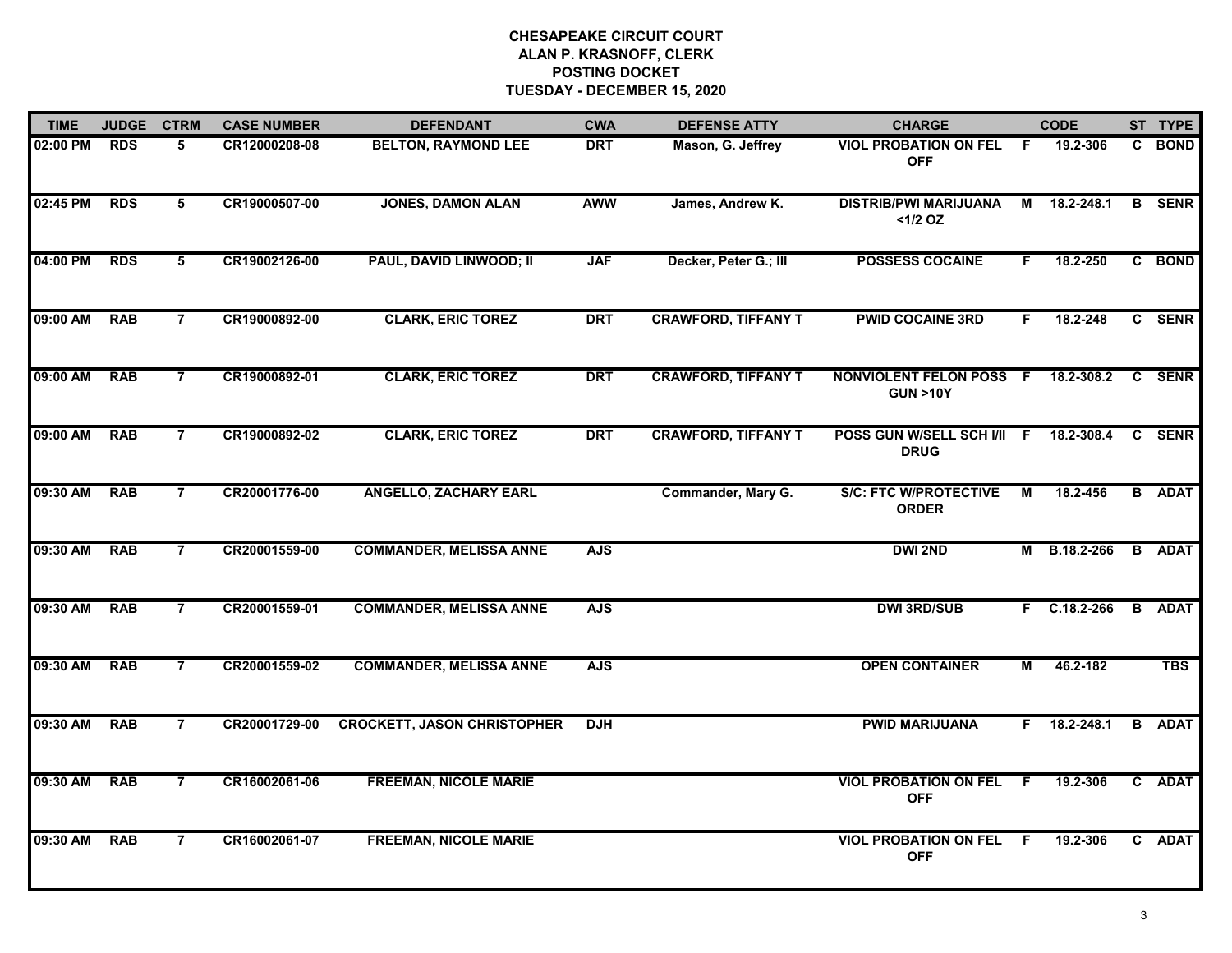| <b>TIME</b> | <b>JUDGE</b> | <b>CTRM</b>    | <b>CASE NUMBER</b> | <b>DEFENDANT</b>                  | <b>CWA</b> | <b>DEFENSE ATTY</b>         | <b>CHARGE</b>                                          |          | <b>CODE</b>     |                         | ST TYPE         |
|-------------|--------------|----------------|--------------------|-----------------------------------|------------|-----------------------------|--------------------------------------------------------|----------|-----------------|-------------------------|-----------------|
| 09:30 AM    | <b>RAB</b>   | $\overline{7}$ | CR16002061-08      | <b>FREEMAN, NICOLE MARIE</b>      |            |                             | VIOL PROBATION OF MISD M<br><b>OFF</b>                 |          | 19.2-306        |                         | C ADAT          |
| 09:30 AM    | <b>RAB</b>   | $\overline{7}$ | CR20001555-00      | <b>JONES, ANTHONY DEVON</b>       | <b>ASA</b> |                             | DWI: 3RD OFF W/IN 5Y - 10Y F C.18.2-266                |          |                 | B                       | <b>ADAT</b>     |
| 09:30 AM    | <b>RAB</b>   | $\overline{7}$ | CR20001555-01      | <b>JONES, ANTHONY DEVON</b>       | <b>ASA</b> |                             | ELUDE/DISREGARD POLICE- F 46.2-817(B)<br><b>FELONY</b> |          |                 | B                       | <b>ADAT</b>     |
| 09:30 AM    | <b>RAB</b>   | $\overline{7}$ | CR20001555-02      | <b>JONES, ANTHONY DEVON</b>       | <b>ASA</b> |                             | <b>RECKLESS DRIVING: SPEED M</b><br>20MPH+             |          | A.46.2-862      |                         | <b>B</b> ADAT   |
| 09:30 AM    | <b>RAB</b>   | $\overline{7}$ | CR20001555-03      | <b>JONES, ANTHONY DEVON</b>       |            |                             | <b>FAIL TO OBEY TRAFFIC</b><br><b>SIGNAL</b>           |          | 46.2-833        |                         | S ADAT          |
| 09:30 AM    | <b>RAB</b>   | $\overline{7}$ | CR20001763-00      | <b>SAWYER, YOUNIQUE LEE</b>       |            |                             | <b>FAIL TO APPEAR-</b><br><b>FEL/MISD/SUMONS</b>       |          | $M$ 18.2-456(6) | B                       | <b>ADAT</b>     |
| 09:30 AM    | <b>RAB</b>   | $\overline{7}$ | CR20001662-00      | <b>SCOTT, JASON STEPHEN</b>       | <b>DRT</b> | <b>MUSSONI, ERIK</b>        | PETIT LARCENY 3RD+ OFF F                               |          | 18.2-96         | C                       | <b>TBS</b>      |
| 09:30 AM    | <b>RAB</b>   | $\overline{7}$ | CR11002485-00      | <b>TRIBBLE, MATTHEW DYLAN</b>     | <b>ASA</b> | <b>ANDREWS, MARK</b>        | <b>FORGE CHECK</b>                                     | F.       | 18.2-172        | B                       | <b>TBS</b>      |
| 09:30 AM    | <b>RAB</b>   | $\overline{7}$ | CR11002485-01      | <b>TRIBBLE, MATTHEW DYLAN</b>     | <b>ASA</b> | <b>ANDREWS, MARK</b>        | <b>OTHER FORGERY, EMPLOY F</b><br><b>AS TRUE</b>       |          | 18.2-172        | в                       | <b>TBS</b>      |
| 09:30 AM    | <b>RAB</b>   | $\overline{7}$ | CR11002485-02      | TRIBBLE, MATTHEW DYLAN            | <b>ASA</b> | <b>ANDREWS, MARK</b>        | <b>OBTAIN MONEY FALSE</b><br><b>PRET &gt;=\$200</b>    | F.       | 18.2-178        | B                       | <b>TBS</b>      |
| 09:30 AM    | <b>RAB</b>   | $\overline{7}$ | CR20001582-00      | <b>WILLIAMS, YAKEENIA PATRICE</b> | <b>KJB</b> |                             | SHOPLIFT (3+)                                          | F.       | 18.2-103        | B                       | <b>ADAT</b>     |
| 10:15 AM    | <b>RAB</b>   | $\overline{7}$ | CR19001250-00      | <b>JONES, ZESHAWN OMARI</b>       | <b>AHM</b> | Doummar, Richard H.         | <b>POSS COCAINE</b>                                    | F.       | 18.2-250        | $\overline{\mathbf{B}}$ | $\overline{DD}$ |
| 11:00 AM    | <b>RAB</b>   | $\overline{7}$ | CR19001730-00      | <b>ROBINSON, JERMAR DEMOND</b>    | <b>MLK</b> | <b>SINGLETON, KENNETH L</b> | <b>ASSAULT &amp; BATTERY-FAM</b><br><b>MEMBER</b>      | <b>M</b> | 18.2-57.2       | B                       | <b>PLEA</b>     |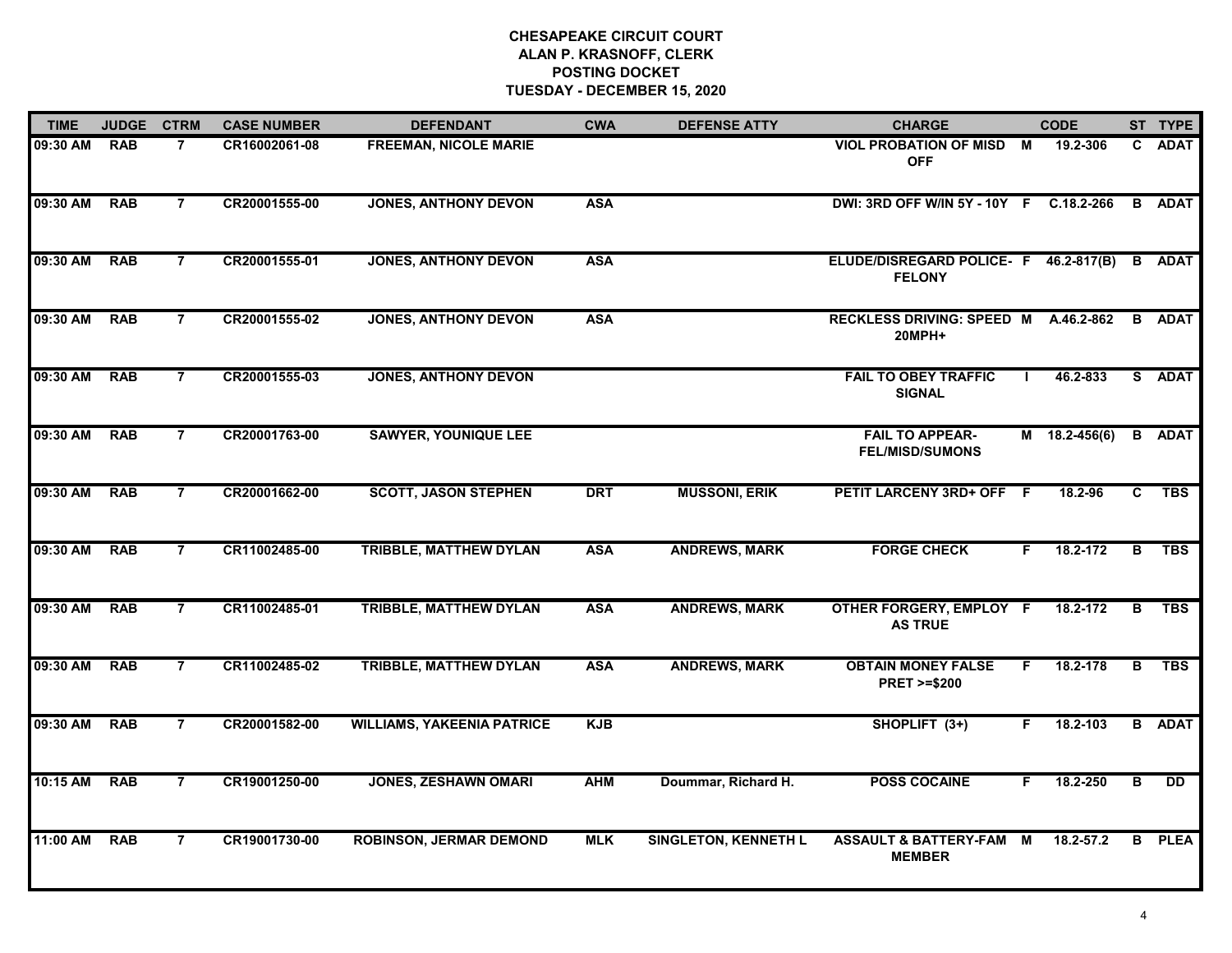| <b>TIME</b> | <b>JUDGE</b> | <b>CTRM</b>    | <b>CASE NUMBER</b> | <b>DEFENDANT</b>               | <b>CWA</b> | <b>DEFENSE ATTY</b>         | <b>CHARGE</b>                                         |              | <b>CODE</b>        |    | ST TYPE       |
|-------------|--------------|----------------|--------------------|--------------------------------|------------|-----------------------------|-------------------------------------------------------|--------------|--------------------|----|---------------|
| 11:30 AM    | <b>RAB</b>   | $\overline{7}$ | CR20001955-00      | <b>WILSON, HARRISON</b>        | <b>AWW</b> | Jones, David L.             | <b>BOND APPEAL</b>                                    | $\mathbf{o}$ | 19.2-124           |    | C BOND        |
| 01:00 PM    | <b>RAB</b>   | $\overline{7}$ | CR09001323-01      | <b>MOORE, TANICA DWANETTE</b>  | <b>KAM</b> | <b>Mason, Sharon Butler</b> | <b>VIOL PROBATION ON FEL</b><br><b>OFF</b>            | F.           | 19.2-306           |    | C BOND        |
| 01:00 PM    | <b>RAB</b>   | $\overline{7}$ | CR09001324-01      | <b>MOORE, TANICA DWANETTE</b>  | <b>KAM</b> | <b>Mason, Sharon Butler</b> | <b>VIOL PROBATION ON FEL</b><br><b>OFF</b>            | F.           | 19.2-306           |    | C BOND        |
| 02:00 PM    | <b>RAB</b>   | $\overline{7}$ | CR91A00111-01      | <b>JORDAN, MICHAEL TYRONE</b>  | <b>AJS</b> | Ireland, Elizabeth D.       | <b>VIOL PROBATION ON FEL</b><br><b>OFF</b>            | F            | 19.2-306           | C  | <b>REV</b>    |
| 02:00 PM    | <b>RAB</b>   | 7              | CR91A00112-01      | <b>JORDAN, MICHAEL TYRONE</b>  | <b>AJS</b> | Ireland, Elizabeth D.       | <b>VIOL PROBATION ON FEL</b><br><b>OFF</b>            | .F           | 19.2-306           | C. | <b>REV</b>    |
| 02:45 PM    | <b>RAB</b>   | $\overline{7}$ | CR17000743-02      | <b>BROWN, DEQUAYON DAVON</b>   | <b>MLK</b> | Black, Hugh E.; III         | <b>VIOL PROBATION ON FEL</b><br><b>OFF</b>            | F            | 19.2-306           | C. | <b>REV</b>    |
| 02:45 PM    | <b>RAB</b>   | $\overline{7}$ | CR20000889-00      | <b>BROWN, DEQUAYON DAVON</b>   | <b>MLK</b> | Black, Hugh E.; III         | IDNTY THFT: OBT ID, AVOID M 18.2-186.3<br><b>ARST</b> |              |                    |    | C PLEA        |
| 03:30 PM    | <b>RAB</b>   | $\overline{7}$ | CR20001950-00      | <b>MITCHELL, GENTLE TARELL</b> | <b>ASA</b> | Gilchrist, Kurt A.          | <b>BOND APPEAL</b>                                    | $\mathbf{o}$ | 19.2-124           |    | C BOND        |
| 04:15 PM    | <b>RAB</b>   | $\overline{7}$ | CR20001693-00      | <b>LAWRENCE, MARCUS LARONE</b> | <b>ASA</b> | <b>BARLOW, JASON A</b>      | <b>PWID COCAINE</b>                                   | F.           | 18.2-248           |    | <b>B</b> PLEA |
| 04:15 PM    | <b>RAB</b>   | $\overline{7}$ | CR20001693-01      | <b>LAWRENCE, MARCUS LARONE</b> | <b>ASA</b> | <b>BARLOW, JASON A</b>      | <b>PWID OXYCODONE</b>                                 | F.           | 18.2-248           |    | C PLEA        |
| 04:15 PM    | <b>RAB</b>   | $\overline{7}$ | CR20001693-02      | <b>LAWRENCE, MARCUS LARONE</b> | <b>ASA</b> | <b>BARLOW, JASON A</b>      | <b>PWID MARIJUANA</b>                                 |              | $F = 18.2 - 248.1$ |    | C PLEA        |
| 04:15 PM    | <b>RAB</b>   | $\overline{7}$ | CR20001693-03      | <b>LAWRENCE, MARCUS LARONE</b> | <b>ASA</b> | <b>BARLOW, JASON A</b>      | <b>PWID COCAINE</b>                                   | F.           | 18.2-248           |    | C PLEA        |